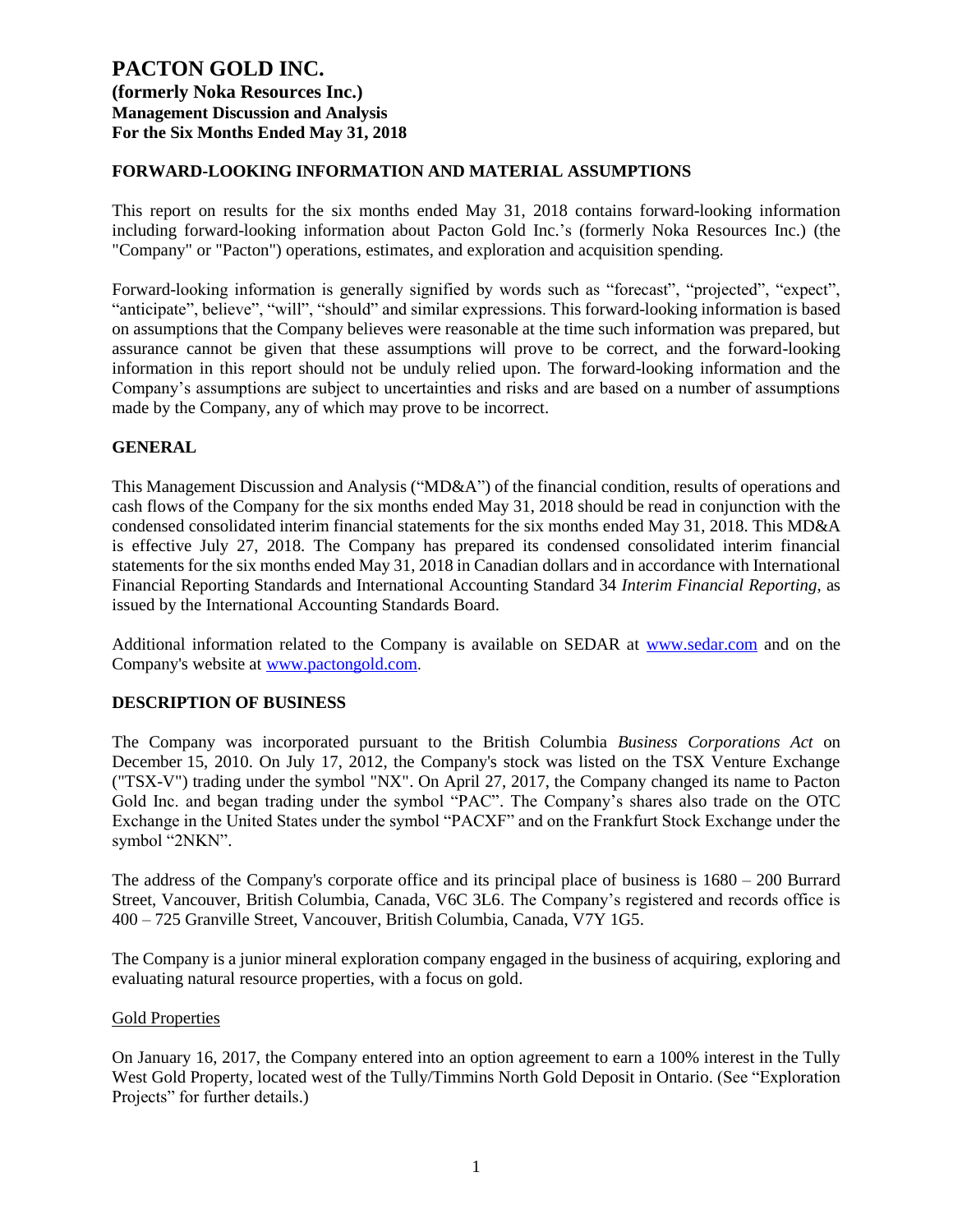On May 23, 2017, the Company entered into two option agreements to earn 100% interests in mineral claims located in the Red Lake Mining District in Ontario. (See "Exploration Projects" for further details.)

On March 28, 2018, the Company entered into a share purchase agreement to acquire 100% of the issued and outstanding shares of CTTR Gold Pty. Ltd. ("CTTR"), an Australian proprietary limited company. CTTR holds applications to nine tenement licenses for a mineral property group in the Pilbara Region of Western Australia. (See "Exploration Projects" for further details.)

The 492-square-kilometre property is an advanced gold project portfolio that will target conglomerate gold occurrences within the eastern extension of the Pilbara conglomerate gold play. See property map at [http://pactongold.com/Pacton\\_Aus\\_Regional\\_Fig1.pdf.](http://pactongold.com/Pacton_Aus_Regional_Fig1.pdf)

Pacton has commenced compiling and reviewing historical reports and data on the property and collating other available datasets prior to planning a first-pass field evaluation programme, which will likely comprise detailed mapping to define key stratigraphic units, rock-chip, soil and stream sediment sampling, and metal detecting. Pacton intends to initiate negotiations with the relevant Native Title representative bodies, representing an integral step towards the Company's tenement license applications being granted by the Department of Mines, Industry Regulation and Safety. The Company will commence the heritage notice process to allow for tenure to be cleared for on-ground exploration activities.

On May 11, 2018, the Company entered into a share purchase and option agreement whereby the Company can earn up to an 80% interest in Arrow (Pilbara) Pty. Ltd. ("Arrow Pilbara"), an Australian proprietary limited exploration company. Arrow Pilbara holds two granted tenement licenses and two applications for licenses in the Pilbara Region of Western Australia.

On May 22, 2018, the Company entered into a binding letter of intent ("LOI") to acquire 100% of the shares in Drummond East Pty. Ltd. ("Drummond East"), an arm's length Australian exploration company wholly owned by Impact Minerals Ltd. ("Impact"). Drummond East holds seven granted tenement licenses comprising a total of 1,126 square kilometres in the Pilbara Region of Western Australia.

On May 28, 2018, the Company entered into a binding LOI to acquire 100% of the Friendly Creek exploration license and mining leases ("Friendly Creek") from Gardner Mining Pty. Ltd., an Australian proprietary limited exploration company, and Darren White. Five granted mining leases and one granted exploration license comprise a total of 31.36 square kilometres. Friendly Creek is historically one of the richest known areas for alluvial nuggets within the Pilbara Region of Western Australia.

### Other Properties

Pacton holds a 40% interest in the Carpenter Lake Property, which is under joint venture with ALX Uranium Corp. ("ALX"). ALX exercised their option to earn a 60% interest in November 2014 and acts as the operator.

The Company has not yet determined whether its properties contain reserves that are economically recoverable. The recoverability of amounts shown for resource properties and related deferred exploration expenditures are dependent upon the discovery of economically recoverable reserves, confirmation of the Company's interest in the underlying mineral claims, the ability of the Company to obtain necessary financing to complete the development of the resource properties and upon future profitable production or proceeds from the disposition thereof.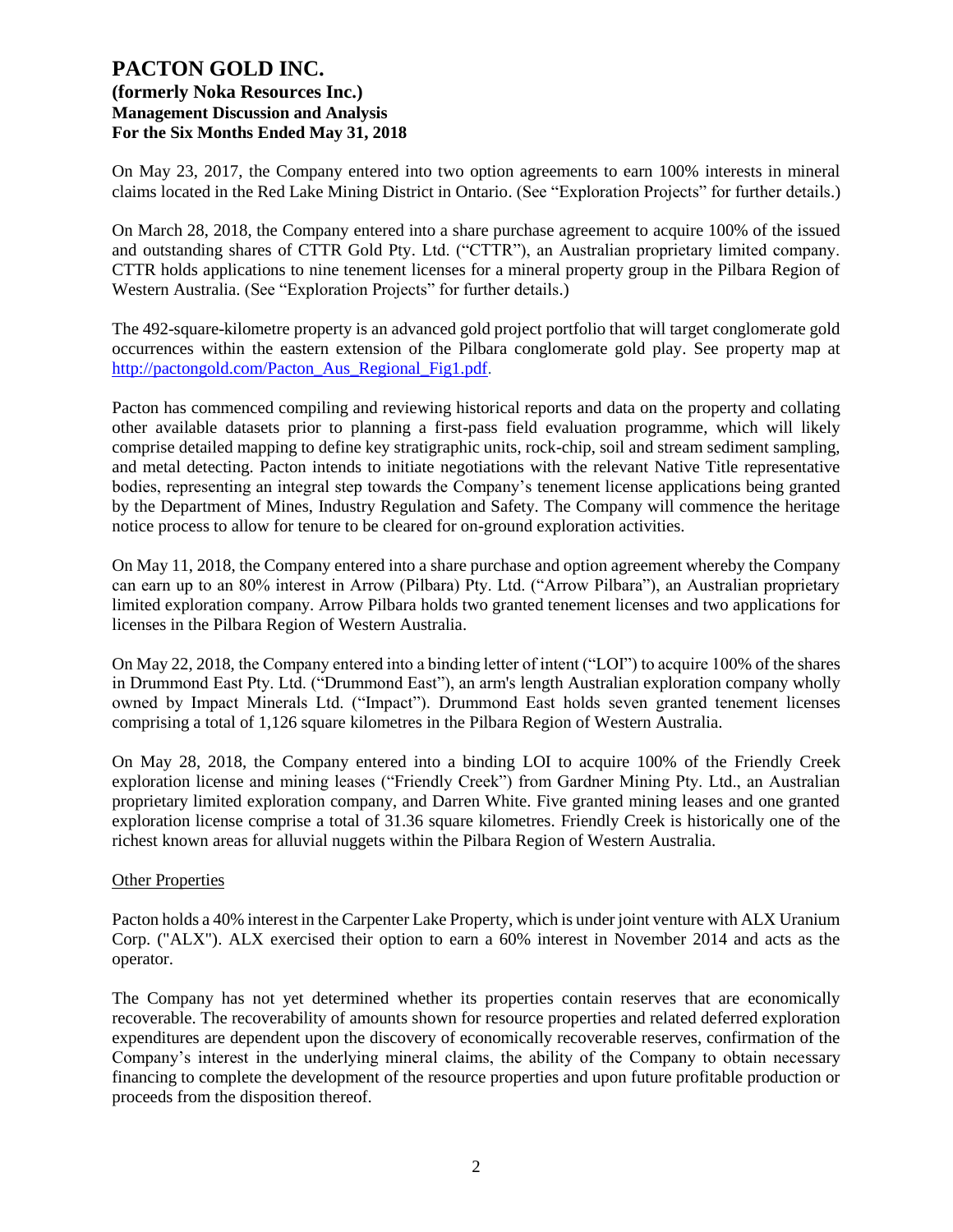**(formerly Noka Resources Inc.) Management Discussion and Analysis For the Six Months Ended May 31, 2018**

## **EXPLORATION PROJECTS**

### Tully West Gold Property

On January 16, 2017, the Company entered into an option agreement to earn a 100% interest in the Tully West Gold Property. The Tully West Gold Project hosts the western extension of the Tully Gold Deposit and is situated approximately 33 kilometres northeast of Timmins, Ontario. Under the terms of the agreement, the Company must make cash payments and issue common shares of the Company as follows:

- Issue 1,300,000 common shares of the Company (issued on January 25, 2017 and valued at \$117,000) and pay \$25,000 (paid) within five days of approval by the TSX-V, which was received January 25, 2017;
- Issue 1,300,000 common shares of the Company on or before January 25, 2018 (issued);
- Pay \$80,000 on or before February 15, 2018 (paid); and
- Issue 1,300,000 common shares of the Company and pay \$110,000 (paid) on or before January 25, 2019.

If the Company completes an equity financing for gross proceeds in excess of \$1,000,000 (excluding flowthrough proceeds), the remaining option payments are due within ten days of closing of the equity financing.

The Company must also incur exploration expenditures as follows:

- \$250,000 on or before January 16, 2018 (incurred);
- An additional \$500,000 on or before January 25, 2019; and
- An additional \$500,000 on or before January 25, 2020.

The vendors retain a 2.5% net smelter return royalty ("NSR"), of which two-fifths (1%) can be repurchased by the Company for an aggregate \$1,000,000.

On June 21, 2017, the Company announced assay results from the first two drill holes from its reconnaissance exploration program on the Tully West Gold Project. Four holes totaling 1,149 metres (or "m") were drilled. Step out drilling in 2013 by SGX Resources Inc. ("SGX") encountered high grade gold mineralization in drill hole #13-38, which intersected 36.7 g/tonne (or "g/t") Au (uncut) over 6.3 metres, 185 metres vertically below surface. This intercept occurred approximately 300 metres west of the previously established limits of the Tully Gold Deposit. Coarse visible gold was observed in the drill hole within a broad zone of mineralized quartz and carbonate veining within the host altered volcanic tuff, identical to the main Tully Deposit to the east.

The drill campaign was designed to initially validate historical intercepts with step out holes to the east and west, and to also confirm continuity of mineralization. The first two drill holes successfully identified nine disparate auriferous en echelon vein systems and validated the historical intercepts and the presence of a gold system at depth.

The first drill hole, PAC-17-01, was spotted approximately 4.0 m south of drill hole SGX-13-38 and was designed to twin the previous drill hole. Drill hole PCA-17-01 encountered multiple en echelon auriferous quartz carbonate vein zones hosted within a mafic tuff dipping approximately 60 degrees north (see table below). Positive drill results from PAC-17-01 yielded 6.75 g/t Au over 0.8 m from 145.0 m to 145.8 m and 3.97 g/t Au over 0.5 m from 220.0 m to 220.5 m (see table below).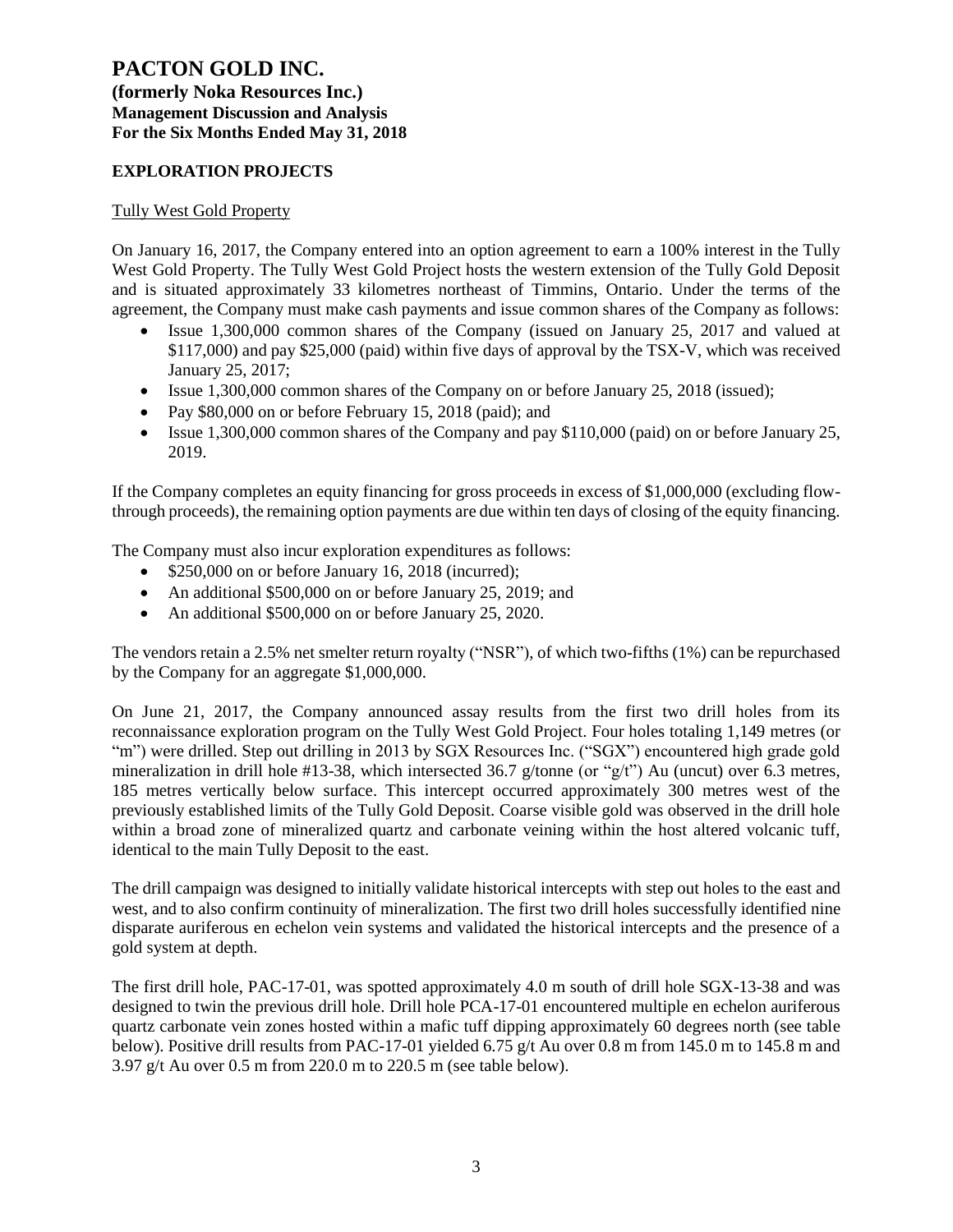**(formerly Noka Resources Inc.) Management Discussion and Analysis For the Six Months Ended May 31, 2018**

| <b>PAC-17-01</b> | <b>From</b><br>(m) | To<br>(m) | Width<br>$(m)$ * | <b>Vertical</b><br>Depth<br>(m) | Grade<br>$g/t$ Au |
|------------------|--------------------|-----------|------------------|---------------------------------|-------------------|
|                  | 100.5              | 102.0     | 1.5              | 85                              | 2.43              |
|                  | 110.0              | 111.0     | 1.0              | 93                              | 1.30              |
|                  | 119.0              | 121.3     | 2.3              | 100                             | 1.66              |
|                  | 145.0              | 145.8     | 0.8              | 122                             | 6.75              |
|                  | 150.0              | 150.5     | 0.5              | 127                             | 1.53              |
|                  | 154.0              | 154.6     | 0.6              | 130                             | 1.60              |
|                  | 220.0              | 220.5     | 0.5              | 185                             | 3.97              |
|                  | 225.4              | 226.9     | 1.5              | 188                             | 1.77              |
|                  | 367.1              | 368.0     | 0.9              | 304                             | 1.23              |

\*Drilled widths are currently reported. True widths are not known at this time.

Drill hole PAC-17-02 was spotted and drilled 25 metres east of PAC-17-01 and encountered 5.55 g/t Au over 2.5 m from 98.0 m to 100.50 m, including 18.3 g/t Au over 0.7 m from 98.8 m to 99.5 m. As with drill hole PAC-17-01, the second drill hole PAC-17-02 also intersected stacked multiple en echelon quartz carbonate vein systems hosting gold.

| <b>PAC-17-02</b> | From<br>(m) | <b>To</b><br>(m) | Width<br>$(m)$ * | <b>Vertical</b><br>Depth<br>(m) | Grade<br>$g/t$ Au |
|------------------|-------------|------------------|------------------|---------------------------------|-------------------|
|                  | 76.7        | 78.1             | 1.4              | 63                              | 1.28              |
|                  | 98.0        | 100.5            | 2.5              | 82                              | 5.55              |
| "including"      | 98.8        | 99.5             | 0.7              | 81                              | 18.3              |
|                  | 101.7       | 102.6            | 0.9              | 85                              | 2.60              |
|                  | 162.0       | 170.0            | 8.0              | 140                             | 0.95              |
| "including"      | 164.0       | 165.0            | 1.0              | 137                             | 2.54              |
| "including"      | 168.0       | 170.0            | 2.0              | 140                             | 1.16              |
|                  | 194.5       | 195.0            | 0.5              | 162                             | 2.29              |
|                  | 225.0       | 226.0            | 1.0              | 187                             | 2.40              |
|                  | 231.6       | 232.1            | 0.5              | 193                             | 1.82              |
|                  | 339.8       | 347.6            | 7.8              | 296                             | 0.43              |
|                  | 377.5       | 378.0            | 0.5              | 325                             | 2.0               |

\*Drilled widths are currently reported. True widths are not known at this time.

Drill hole PAC-17-03 deviated and was terminated at 216 metres in the ultramafic footwall. This hole did, however, encounter a quartz carbonate vein system with appreciable sulphides from 102.6 to 109.8 metres and returned an intercept of **.70 g/t Au over 7.2 metres**. Drill hole PAC-17-04 was collared approximately 2 metres north of PAC-17-03 and encountered the favourable stratigraphy (mafic tuff) hosting auriferous quartz carbonate veins, with an intercept from 98.5 to 101.0 metres of **.56 g/t Au over 2.5 metres**. The drill hole, however, was terminated early at 114 metres after intersecting an impenetrable sand seam. The program was concluded at this point based upon budgetary considerations.

The host volcanic tuff unit is readily detectible by geophysics and has been traced for over 2,000 m in both eastern and western directions away from the main deposit. The Tully Deposit is interpreted to be a series of auriferous shallow dipping (extensional or ladder) stacked vein sets within a subvertical competent mafic tuff host that is bounded by ultramafic volcanic rocks to the south and sediments to the north. This host sequence of rocks all lie within a regional east-west fault corridor, a northern splay from the Porcupine-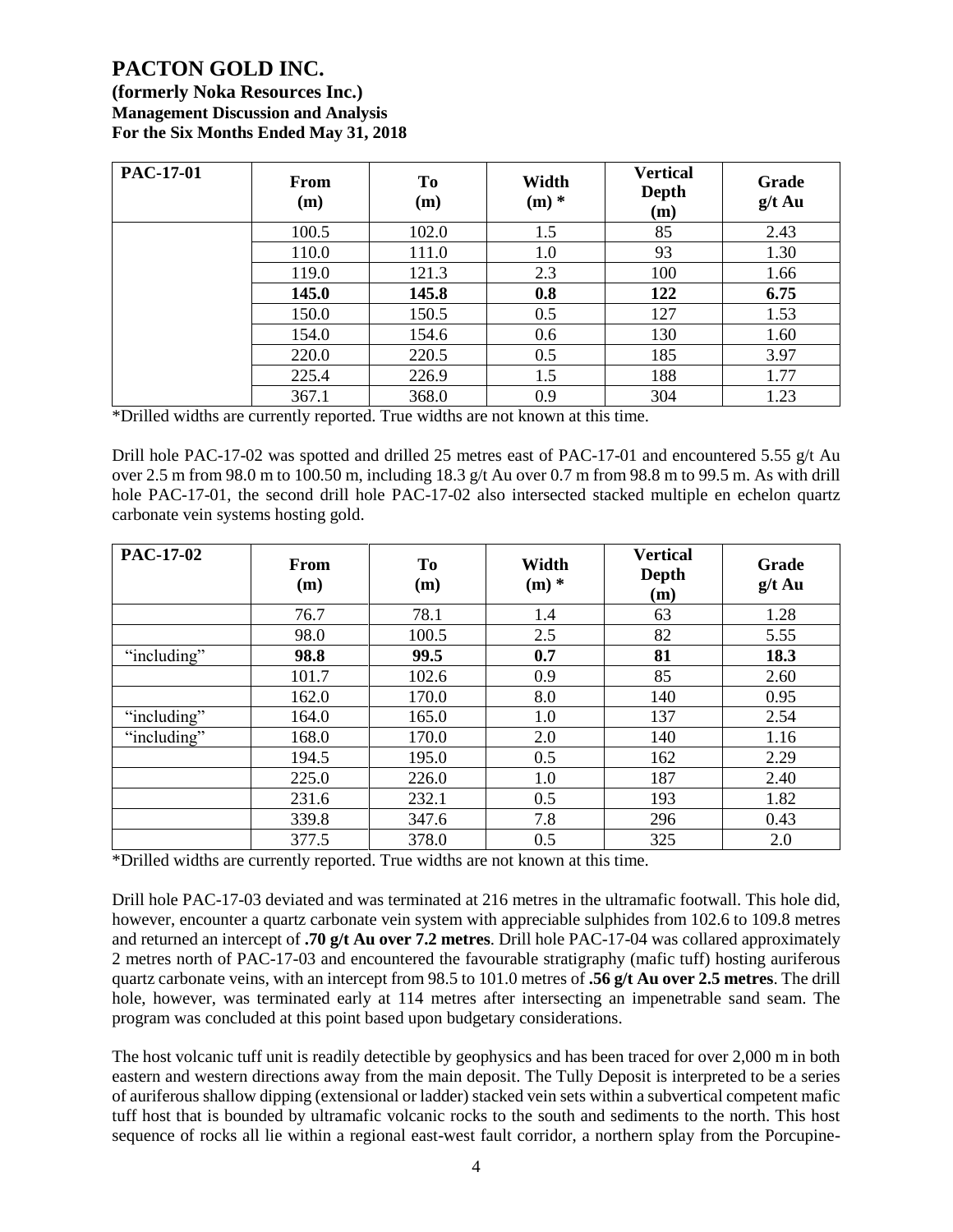Destor Fault. The Tully Gold Deposit has been drilled over a 1,000 m strike length to date, and to depths of over 600 m, remaining open along strike and to depth. The Creighton property, which is the western extension of the Tully Deposit, currently possesses an additional 480 m striking to the southwest of the current drilling to the southern claim boundary.

This program was carried out under the supervision of Peter Caldbick, P.Geo., of Pacton Gold Inc., the qualified person responsible for the technical information presented above.

The drill core was split with half sent to an accredited laboratory, Actlabs in Timmins, Ontario, and fire assayed with an AA and gravimetric finish. Whole metallic assays are performed on samples containing visible gold. Check assays were also performed on pulps and rejects, as well, blanks and standards were inserted into the sample stream for QA/QC purposes.

### Red Lake Project

On May 10, 2017, the Company entered into an option agreement to earn a 100% interest in 34 mineral claims and 2 mineral patents in the Red Lake Mining District, located in Ontario. Under the terms of the agreement, the Company was required to make cash payments and issue common shares of the Company as follows:

- Issue 1,200,000 common shares of the Company (issued and valued at \$168,000) and pay \$75,000 (paid) within five days of approval by the TSX-V, which was received on May 19, 2017;
- Issue 1,000,000 common shares of the Company and pay \$75,000 on or before May 19, 2018;
- Issue 1,000,000 common shares of the Company and pay \$75,000 on or before May 19, 2019; and
- Issue 1,000,000 common shares of the Company and pay \$75,000 on or before May 19, 2020.

The vendor retained a NSR varying from 0.25% to 2.25%, of which one-half could be repurchased by the Company, at a rate of \$250,000 per 0.25%.

On May 10, 2018, the Company provided notice of termination on the option agreement to the vendor. During the six months ended May 31, 2018, the Company recorded an impairment of exploration and evaluation assets of \$243,000 as a result of the termination.

On May 23, 2017, the Company entered into an option agreement to earn a 100% interest in 14 mineral claims in the Red Lake Mining District, located in Ontario. Under the terms of the agreement, the Company must make cash payments and issue common shares of the Company as follows:

- Issue 300,000 common shares of the Company (issued and valued at \$42,000) and pay \$16,000 (paid) within five days of approval by the TSX-V, which was received on May 26, 2017;
- Pay  $$12,000$  on or before May 26, 2018 (paid);
- Pay \$16,000 on or before May 26, 2019; and
- Pay \$26,000 on or before May 26, 2020.

The claims are subject to an underlying 2% NSR.

On May 23, 2017, and as amended November 23, 2017 and June 14, 2018, the Company entered into an additional option agreement to earn a 100% interest in 30 additional mineral claims in the Red Lake Mining District, located in Ontario. Under the terms of the agreement, the Company must make cash payments and issue common shares of the Company as follows:

• Issue 2,500,000 common shares of the Company within five days of approval by the TSX-V, which was received on May 26, 2017 (issued and valued at \$350,000);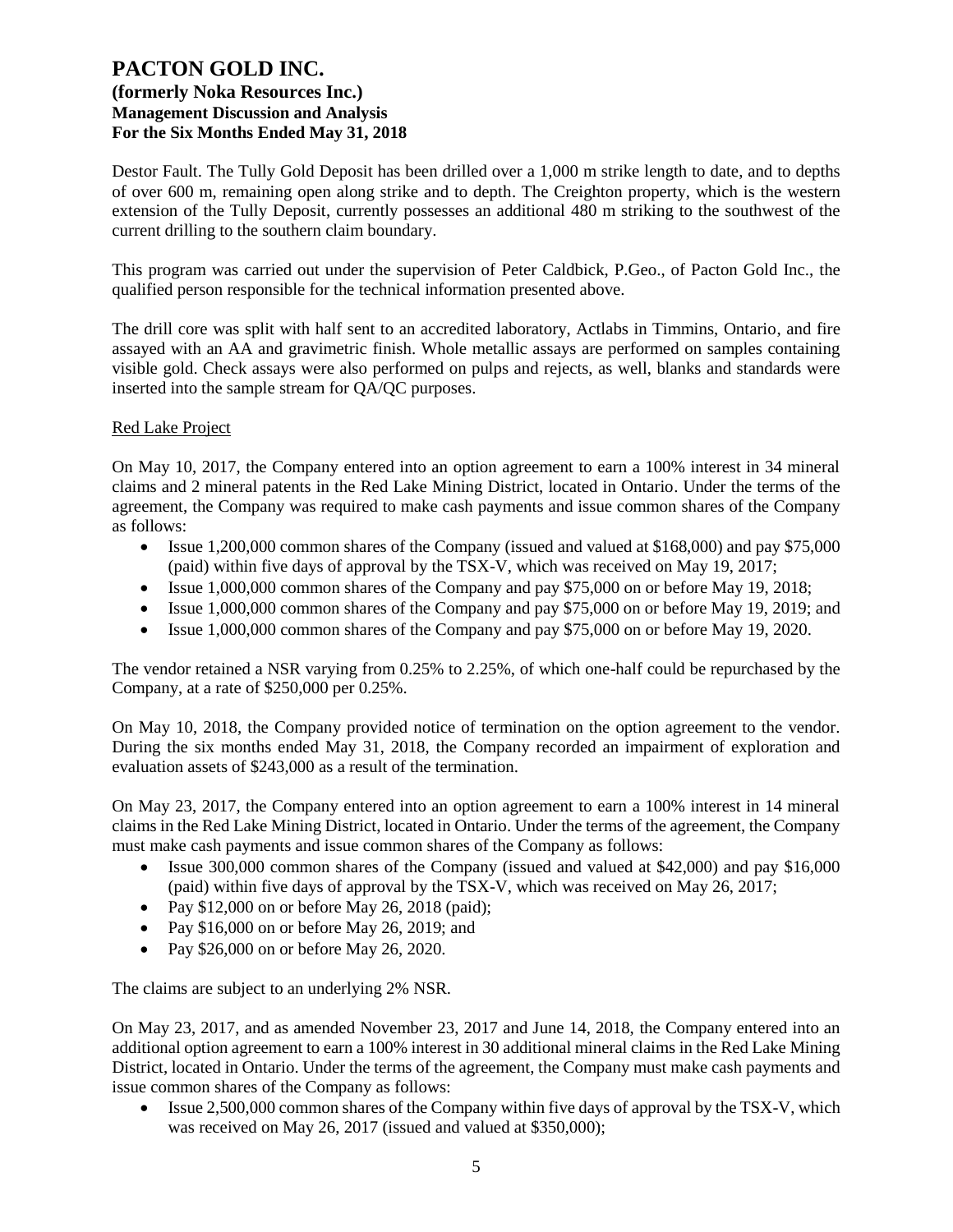**(formerly Noka Resources Inc.) Management Discussion and Analysis For the Six Months Ended May 31, 2018**

- Pay \$20,000 on or before June 30, 2018;
- Pay \$80,000 on or before January 31, 2019; and
- Pay \$150,000 on or before May 26, 2019.

The vendors retain a 2.5% NSR, of which two-fifths (1%) can be repurchased by the Company for \$1,500,000.

### Carpenter Lake Property

On May 28, 2013, the Company entered into an agreement to acquire a 100% interest in 34 mineral claims located in the Athabasca Basin Region of northern Saskatchewan. Consideration for the acquisition was the issuance of 200,000 common shares (issued and valued at \$380,000). The Company paid a finder's fee of 10,000 common shares (issued and valued at \$19,000).

On January 13, 2014, the Company granted an option to Alpha Exploration Inc. ("Alpha", now ALX) to earn a 60% interest in the Company's Clearwater/Carpenter Lake Property. Under the terms of the agreement, ALX was required to make cash and share payments as follows:

- Cash payment of \$12,500 upon approval of the agreement by the TSX-V (received);
- Issuance of 100,000 common shares within 10 days of approval by the TSX-V (received and valued at \$59,000);
- Cash payment of \$12,500 and issuance of 100,000 common shares on the first anniversary of approval by the TSX-V:
- Cash payment of \$12,500 and issuance of 100,000 common shares on the second anniversary of approval by the TSX-V; and
- Cash payment of \$12,500 and issuance of 100,000 common shares on the third anniversary of approval by the TSX-V.

Alpha must also incur a total of \$1,250,000 in exploration expenditures on the property as follows:

- \$250,000 by the first anniversary of approval by the TSX-V;
- A further \$250,000 by the second anniversary of approval by the TSX-V; and
- A further \$750,000 by the third anniversary of approval by the TSX-V.

On November 6, 2014, ALX provided the Company with its Notice of Exercise on the option to earn a 60% interest in the Clearwater/Carpenter Lake Property. The Company received the \$37,500 in cash payments due from the first through third anniversaries and the 300,000 common shares (valued at \$27,000). A joint venture was formed between ALX (60%) and Pacton (40%) for the further development of the property, with ALX serving as the operator.

Presently, the property is subject to a 2% NSR, which is owed to the original vendors (the "Underlying NSR"). The Underlying NSR rate was reduced from 5% to 2% by Pacton through the issuance of 300,000 common shares of the Company on October 27, 2014 (valued at \$90,000).

At November 30, 2016, the Company determined that the value of the Property was impaired due to a lack of recent exploration work by Alpha (now ALX). The property was written down to \$226,000, which is the Company's estimated realizable value of the property. Management intends to further explore the property either on its own or in partnership with ALX.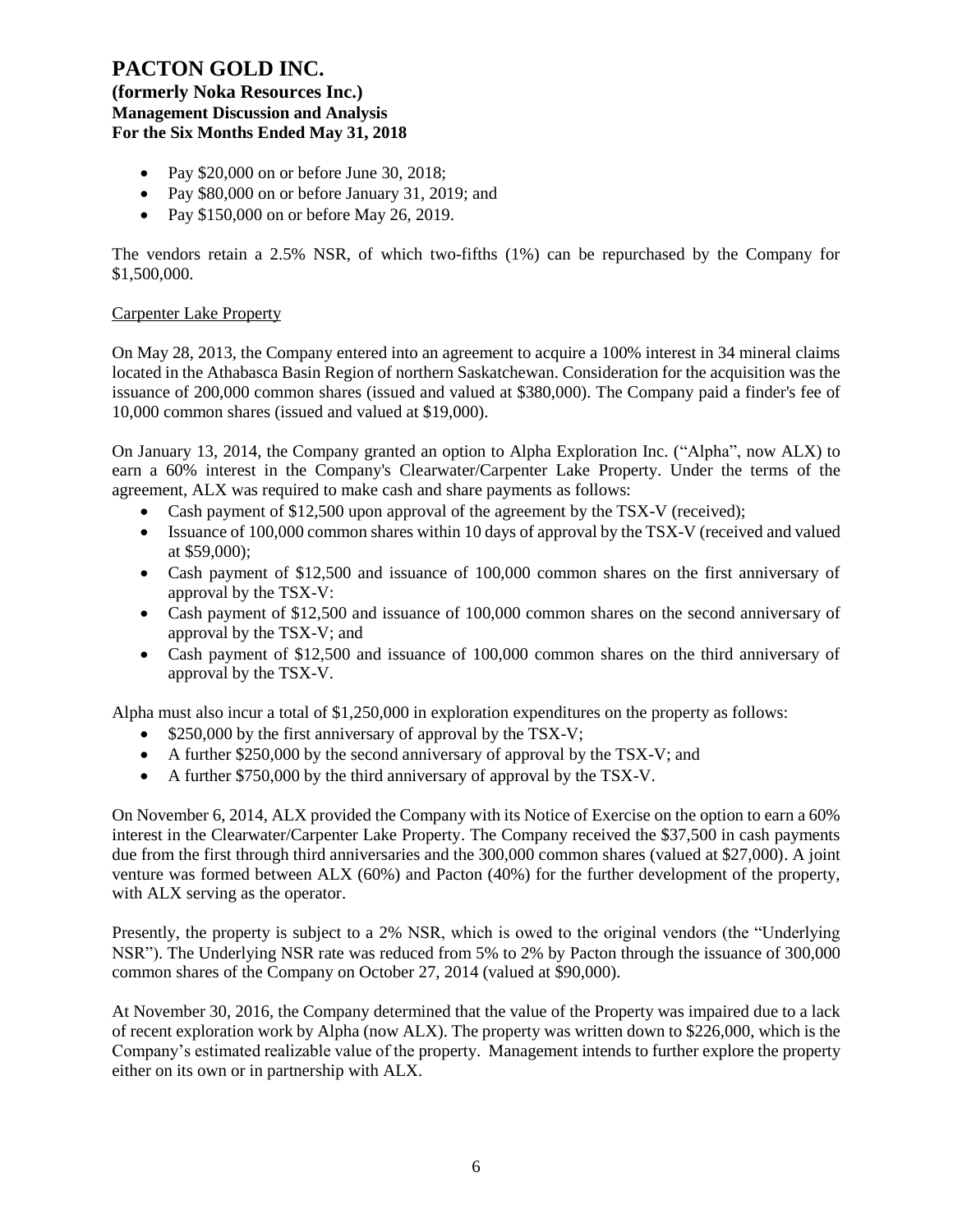# **(formerly Noka Resources Inc.) Management Discussion and Analysis For the Six Months Ended May 31, 2018**

## Birch Gold Project

On March 10, 2017, the Company entered into an option agreement to earn a 100% interest in the Birch Gold Property, located in Ontario. Under the terms of the agreement, the Company must make cash payments and issue common shares of the Company as follows:

- Issue 900,000 common shares of the Company within five days of approval by the TSX-V, which was received on March 22, 2017 (issued and valued at \$81,000);
- Pay \$75,000 by April 21, 2017 (paid);
- Issue 900,000 common shares of the Company and pay \$75,000 on or before March 22, 2018;
- Issue 900,000 common shares of the Company and pay \$75,000 on or before March 22, 2019;
- Issue 900,000 common shares of the Company and pay \$75,000 on or before March 22, 2020; and
- Issue 900,000 common shares of the Company and pay \$75,000 on or before March 22, 2021.

The Company must also incur exploration expenditures as follows:

- \$150,000 on or before March 22, 2018;
- An additional \$300,000 on or before March 22, 2019;
- An additional \$350,000 on or before March 22, 2020; and
- An additional \$500,000 on or before March 22, 2021.

The Property is subject to a 2% NSR.

On March 10, 2017, the Company entered into an option agreement to earn a 100% interest in the Uchi Gold Property, located in Ontario. Under the terms of the agreement, the Company must make cash payments and issue common shares of the Company as follows:

- Issue 250,000 common shares of the Company within five days of approval by the TSX-V, which was received on March 22, 2017 (issued and valued at \$22,500);
- Pay \$15,000 by April 21, 2017 (paid);
- Issue 250,000 common shares of the Company and pay \$15,000 on or before March 22, 2018;
- Issue 250,000 common shares of the Company and pay \$15,000 on or before March 22, 2019;
- Issue 250,000 common shares of the Company and pay \$15,000 on or before March 22, 2020; and
- Issue 250,000 common shares of the Company and pay \$15,000 on or before March 22, 2021.

The vendor retains a 2.5% NSR, of which two-fifths (1%) can be repurchased by the Company for an aggregate \$1,000,000 within 180 days of a public announcement of a positive feasibility study on the project.

The Company determined it would not make the option payments due March 22, 2018. An impairment charge of \$211,820 was recognized in net loss for the year ended November 30, 2017.

### Lincoln Property

On April 21, 2016, and as amended June 15, 2016, the Company entered into an option agreement to acquire a 100% interest in the Lincoln Property, a lithium project in Nevada. Consideration for the option is as follows:

- Issue 1,500,000 common shares to the optionor upon acceptance of the transaction by the TSX-V (issued on July 4, 2016 and valued at \$195,000); and
- Cash payment of \$50,000 within five days of acceptance by the TSX-V (paid).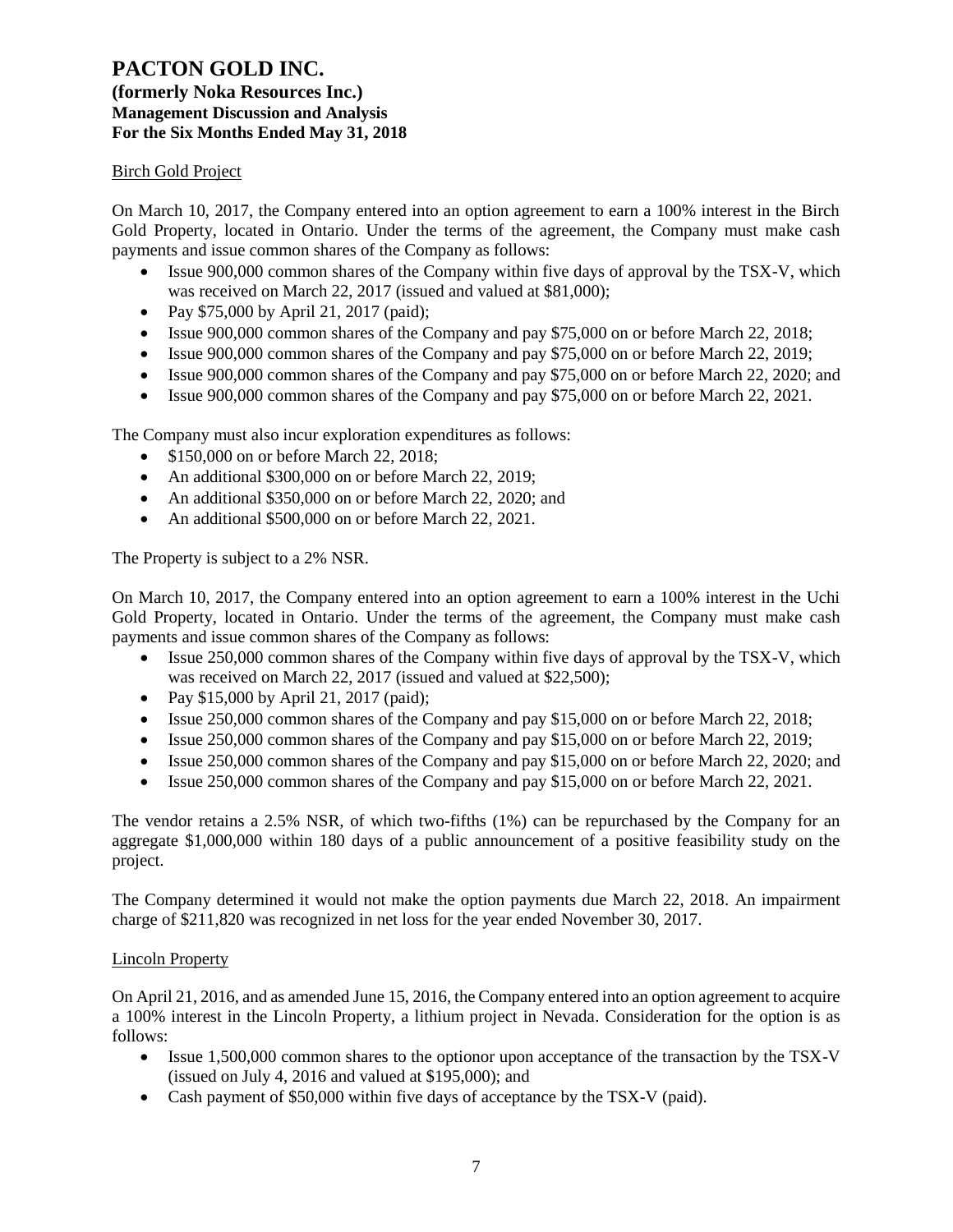At November 30, 2016, the Company determined that the value of the property was impaired. The property was written down to \$100,000. On January 1, 2017, and as amended on July 11, 2017 and March 14, 2018, the Company reached an agreement to sell the property for \$100,000. The purchaser paid the \$100,000 on May 30, 2018.

### Duxbury Property

On June 28, 2016, and as amended March 10, 2017, the Company entered into an option agreement to acquire a 100% interest in the Duxbury Property, a lithium project in Quebec. Consideration for the option was the issuance of 1,000,000 common shares to the optionor within five days of acceptance of the transaction by the TSX-V (issued on July 6, 2016 and valued at \$130,000).

The vendor retains a 2% NSR, of which the Company may repurchase one-half (1%) for \$1,000,000.

At November 30, 2017, the Duxbury property was written down to \$nil.

### Corning Creek Property

On April 20, 2011, and as amended December 31, 2011, the Company entered into an option agreement to acquire a 100% interest in the mineral claims comprising the Corning Creek Property, except for mineral claim 831925, subject to a 2% NSR. Consideration for the option was as follows:

- Cash payment of \$35,000 (paid) within 10 days of the Company's shares being listed on the TSX-V (July 17, 2012); and
- Issue 20,000 common shares (issued and valued at \$40,000).

The Company had the sole and exclusive option to purchase the NSR at a purchase price of \$1,000,000 for each percentage point bought back during the five-year period commencing from the date upon which the property is put into commercial production.

On June 29, 2011, the Company entered into an option agreement to earn a 100% interest in mineral claim 831925, which forms part of the Corning Creek Property. Consideration for the option was a cash payment of \$5,000 (paid) within 10 days of the Company's shares being listed on the TSX-V.

The option agreement was subject to a 3% NSR. The Company could acquire the first 2% of the NSR by paying \$500,000 for each percentage point bought back. The final 1% could be purchased, for a negotiated amount, after commercial production commences.

During the year ended November 30, 2014, the Corning Creek Property was deemed to be impaired and written down to \$1. During the year ended November 30, 2017, the Corning Creek Property was written down to \$nil.

#### Pilbara Project

On March 28, 2018, the Company entered into a share purchase agreement to acquire 100% of the issued and outstanding shares of CTTR Gold Pty. Ltd. ("CTTR"), an Australian proprietary limited company. CTTR holds applications to nine tenement licenses for a mineral property group in the Pilbara Region of Western Australia.

Under the terms of the share purchase agreement, the Company can acquire 100% of the issued and outstanding shares of CTTR by: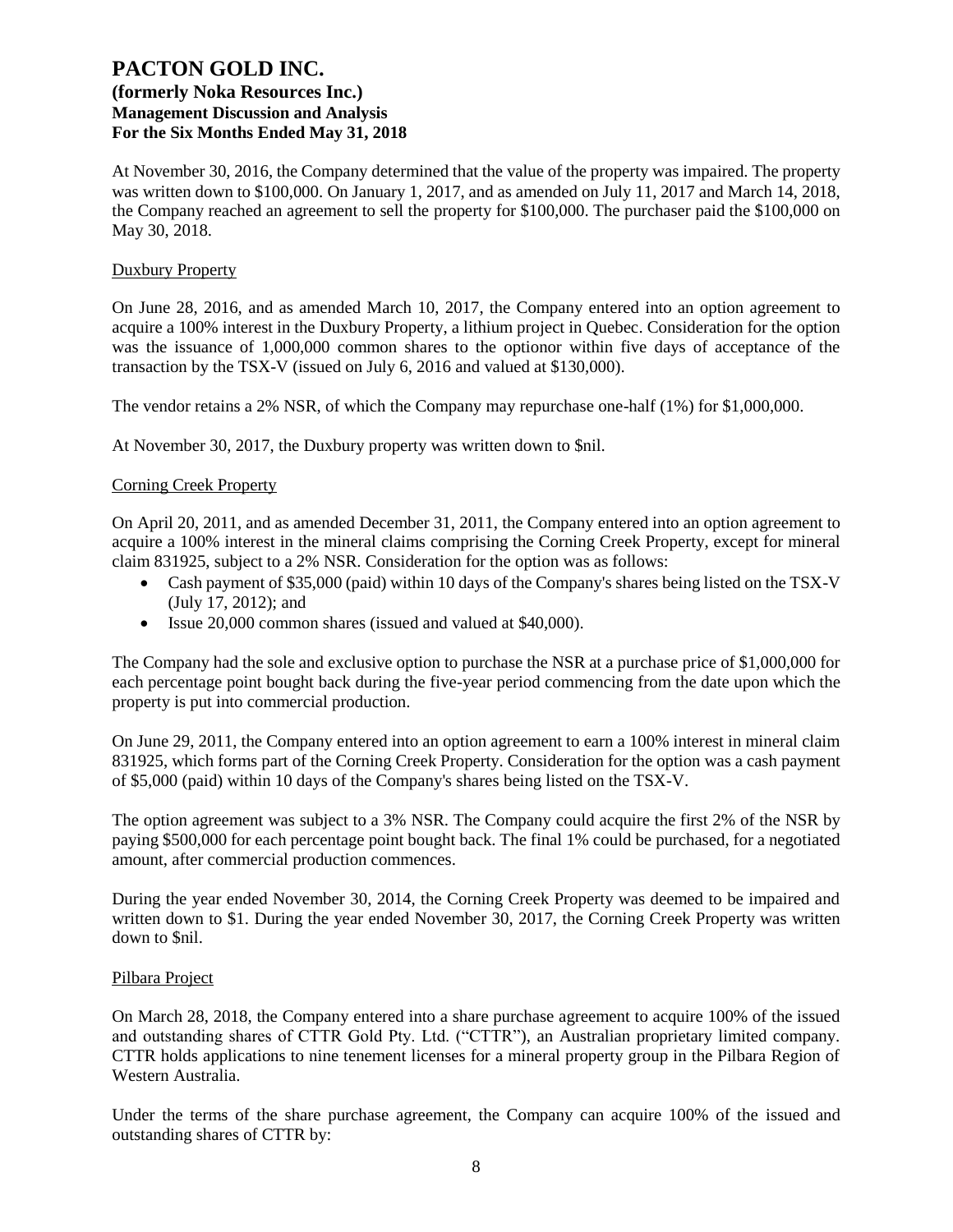**(formerly Noka Resources Inc.) Management Discussion and Analysis For the Six Months Ended May 31, 2018**

- Paying a \$25,000 non-refundable deposit (paid);
- Paying \$75,000 (paid) and issuing 916,666 common shares (issued and valued at \$238,333) of the Company and 458,333 share purchase warrants (issued and valued at \$64,545), each warrant exercisable into one additional common share of the Company for a period of 18 months from the date of issue at a price of \$0.45, upon acceptance of the transaction by the TSX-V (issued on March 29, 2018); and
- Paying \$50,000 and issuing 416,666 common shares of the Company and 208,333 share purchase warrants, each warrant exercisable into one additional common share of the Company for a period of 18 months from the date of issue at a price to be determined at the date of grant, upon the grant of at least six exploration licenses.

On May 11, 2018, the Company entered into a share purchase and option agreement whereby the Company can earn up to an 80% interest in Arrow (Pilbara) Pty. Ltd. ("Arrow Pilbara"), an Australian proprietary limited exploration company. Arrow Pilbara holds two granted tenement licenses and two applications for licenses in the Pilbara Region of Western Australia. Under the terms of the agreement, the Company was required to make cash payments and issue common shares and common share purchase warrants of the Company to acquire a 51% interest in Arrow Pilbara as follows:

• Issue 1,086,957 common shares (issued and valued at \$695,652) and 1,086,957 common share purchase warrants (issued and valued at \$583,761) exercisable into one share at \$0.35 for three years and pay \$500,000 (paid \$300,000, with remaining due upon grant of applications).

To acquire a further 29% interest in Arrow Pilbara, the Company is required to:

• Pay \$250,000 or an equivalent number of common shares based on the five-day trailing volumeweighted average price at the time of issue, subject to a floor price of no lower than \$0.19 per common share.

The vendor retained a right to explore for, mine and extract lithium, cesium and tantalum from the property.

A discovery bonus of \$500,000 cash is payable if the Company reports a National Instrument 43-101 defined "measured mineral resource" or "inferred mineral resource" of at least 100,000 ounces of gold on the property.

On May 22, 2018 the Company. has entered into a binding LOI to acquire 100% of the shares in Drummond East Pty. Ltd. ("Drummond East"), an arm's length Australian exploration company wholly owned by Impact Minerals Ltd. ("Impact"). Drummond East holds seven granted tenement licenses comprising a total of 1,126 square kilometres in the Pilbara Region of Western Australia.

Under the terms of the LOI, which will be formalized by a definitive agreement among the parties, the Company will purchase a 100% ownership interest in Drummond East by paying Impact a total of \$350,000 and issuing to Impact 2,125,000 common shares of the Company.

In addition, the Company will pay a bonus to Impact of \$500,000 if the Company publishes measured, indicated or inferred gold resources of more than 250,000 ounces on the property. The Company will grant Impact a 2% NSR in respect of the property on standard industry terms to be agreed between the parties. The parties agree that the Company shall, at all times, retain an exclusive and unlimited right to purchase 50% of the NSR back from Impact for \$500,000.

This transaction is subject to the acceptance of the TSX-V.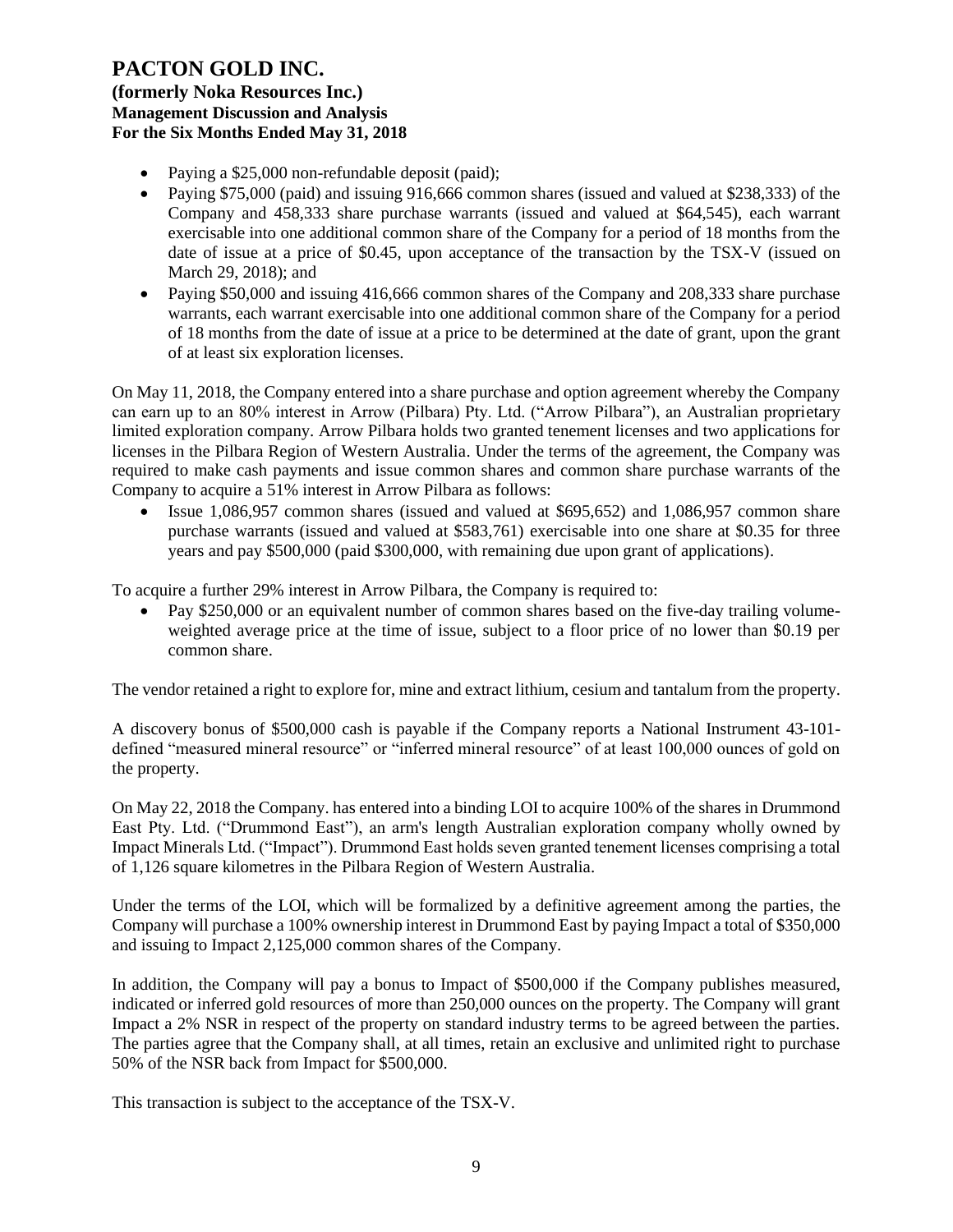On May 24, 2018, the Company incorporated an Australian subsidiary, Pacton Pilbara Pty Ltd., as a vehicle to acquire properties in Western Australia.

On May 28, 2018 the Company entered into a binding LOI to acquire 100% of the Friendly Creek exploration license and mining leases ("Friendly Creek") from Gardner Mining Pty. Ltd., an Australian proprietary limited exploration company, and Darren White. Five granted mining leases and one granted exploration license comprise a total of 31.36 square kilometres. Friendly Creek is historically one of the richest known areas for alluvial nuggets within the Pilbara Region of Western Australia.

Under the terms of the LOI, which will be formalized by a definitive agreement among the parties, the Company will purchase a 100% ownership interest in Friendly Creek by paying the vendors a total of \$25,000 and issuing to the vendors 2,500,000 common shares of the Company.

This transaction is subject to the acceptance of the TSX-V.

# **RESULTS OF OPERATIONS**

### **Six Months Ended May 31, 2018**

During the six months ended May 31, 2018, the Company reported a net loss of \$3,110,791 (2017 - \$537,571). The Company's loss included expenditures as follows:

- Consulting fees of \$953,252 (2017 \$267,811) were higher due to additional consultants engaged and a reallocation of the services provided, as well as finder's fees for acquisitions in the year;
- Management fees of \$100,500 (2017 recovery of \$2,250) were higher in 2018, due to an increase in the CEO fees charged in 2018 and accrued CEO fees were forgiven in the comparative period;
- Office and miscellaneous of \$36,405 (2017 \$1,407) increased due to travel costs;
- Professional fees of  $$125,022$  (2017  $$21,388$ ) were higher due to an increase in legal fees;
- Rent of \$18,000 (2017 \$nil) was due to rent not being charged to the Company until the last three months of 2017;
- Shareholder communications and investor relations of \$250,683 (2017 \$2,447) was higher in 2018 due to additional services being used;
- Transfer agent and filing fees of \$38,061 (2017 \$28,963) were higher for the same period in the prior year due to more acquisitions in 2018;
- Impairment of exploration and evaluation assets of \$303,000 (2017 \$nil) was related to the termination of one of the option agreements on the Red Lake Property and the sale of the Lincoln Property; and
- Gain on settlement of accounts payable of \$9,167 (2017 loss of \$7,857) was due to the value of the common shares issued on the date of grant being less than the value of the accounts payable settled.

# **Three Months Ended May 31, 2018**

During the three months ended May 31, 2018, the Company reported a net loss of \$2,462,516 (2017 - \$502,742). The Company's loss included expenditures as follows:

- Consulting fees of \$612,769 (2017 \$265,811) were higher due to additional consultants engaged and a reallocation of the services provided, as well as finder's fees for acquisitions in the year;
- Management fees of  $$100,500 (2017 recovery of $9,750)$  were higher in 2018, due to an increase in the CEO fees charged in 2018 and accrued CEO fees were forgiven in the comparative period;
- Office and miscellaneous of \$31,555 (2017 \$1,318) increased due to travel costs;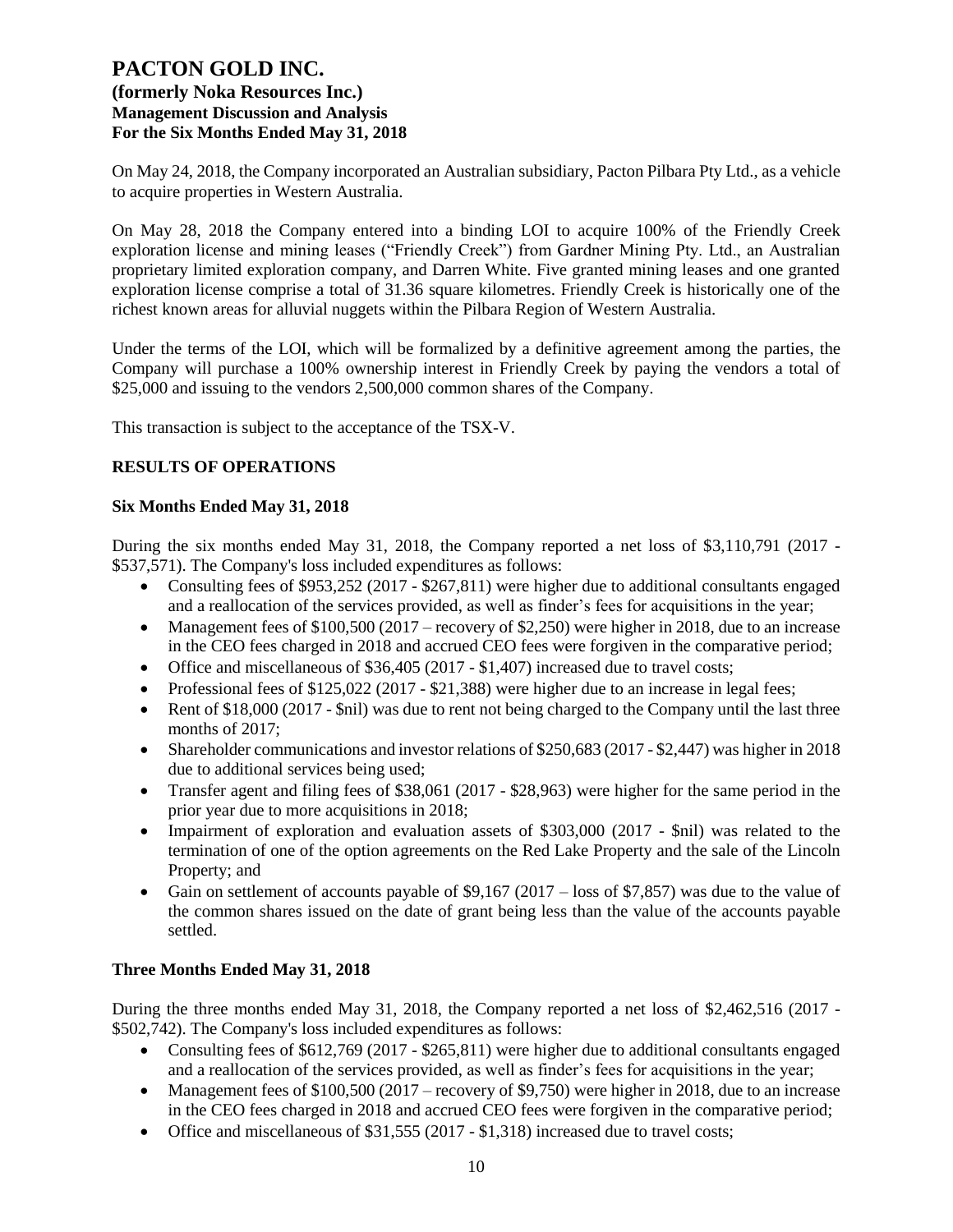**(formerly Noka Resources Inc.) Management Discussion and Analysis For the Six Months Ended May 31, 2018**

- Professional fees of \$93,501 (2017 \$13,703) were higher due to an increase in legal fees;
- Rent of \$9,000 (2017 \$nil) was due to rent not being charged to the Company until the last three months of 2017;
- Shareholder communications and investor relations of \$247,778 (2017 \$1,885) was higher in 2018 due to additional services being used;
- Share-based payments of \$1,293,985 (2017 \$209,409) was due to more options granted and a higher Black-Scholes fair value in 2018;
- Transfer agent and filing fees of \$22,341 (2017 \$12,240) were higher for the same period in the prior year due to more acquisitions in 2018;
- Impairment of exploration and evaluation assets of \$60,000 (2017 \$nil) was related to the sale of the Lincoln Property; and
- Gain on settlement of accounts payable of \$9,167 (2017 loss of \$7,857) was due to the value of the common shares issued on the date of grant being less than the value of the accounts payable settled.

# **SELECTED ANNUAL INFORMATION**

### **(\$000s, except loss per share)**

|                                  | November 30,<br>2017 | November 30,<br>2016 | November 30,<br>2015 |
|----------------------------------|----------------------|----------------------|----------------------|
| Revenue                          |                      |                      |                      |
| Net Loss                         | (1,650)              | (2,235)              | (3,160)              |
| Basic and Diluted Loss Per Share | (0.03)               | (0.07)               | (0.19)               |
| <b>Total Assets</b>              | 1,837                | 505                  | 1,295                |
| Long-Term Debt                   | ۰                    | -                    |                      |
| Dividends                        |                      | -                    |                      |

### **SUMMARY OF QUARTERLY RESULTS (\$000s, except earnings per share)**

Results for the eight most recently completed quarters are summarized as follows:

| For the Periods Ending | May 31,<br>2018 | February 28,<br>2018 | November 30,<br>2017 | August 31,<br>2017 |
|------------------------|-----------------|----------------------|----------------------|--------------------|
|                        |                 |                      |                      |                    |
| Net loss               | (2, 463)        | (648)                | (793)                | (319)              |
| Loss per share         | (0.05)          | (0.01)               | (0.01)               | (0.01)             |
|                        |                 |                      |                      |                    |
| For the Periods Ending | May 31,         | February 28,         | November 30,         | August 31,         |
|                        | 2017            | 2017                 | 2016                 | 2016               |
|                        |                 |                      |                      |                    |
| Net loss               | (503)           | (35)                 | (1, 537)             | (273)              |

# **LIQUIDITY AND CAPITAL RESOURCES**

The Company had cash of \$4,196,166 and working capital of \$4,185,894 at May 31, 2018, compared to \$121,526 of cash and \$994,254 of working capital deficiency at November 30, 2017.

Loss per share  $(0.01)$   $(0.00)$   $(0.04)$   $(0.01)$   $(0.01)$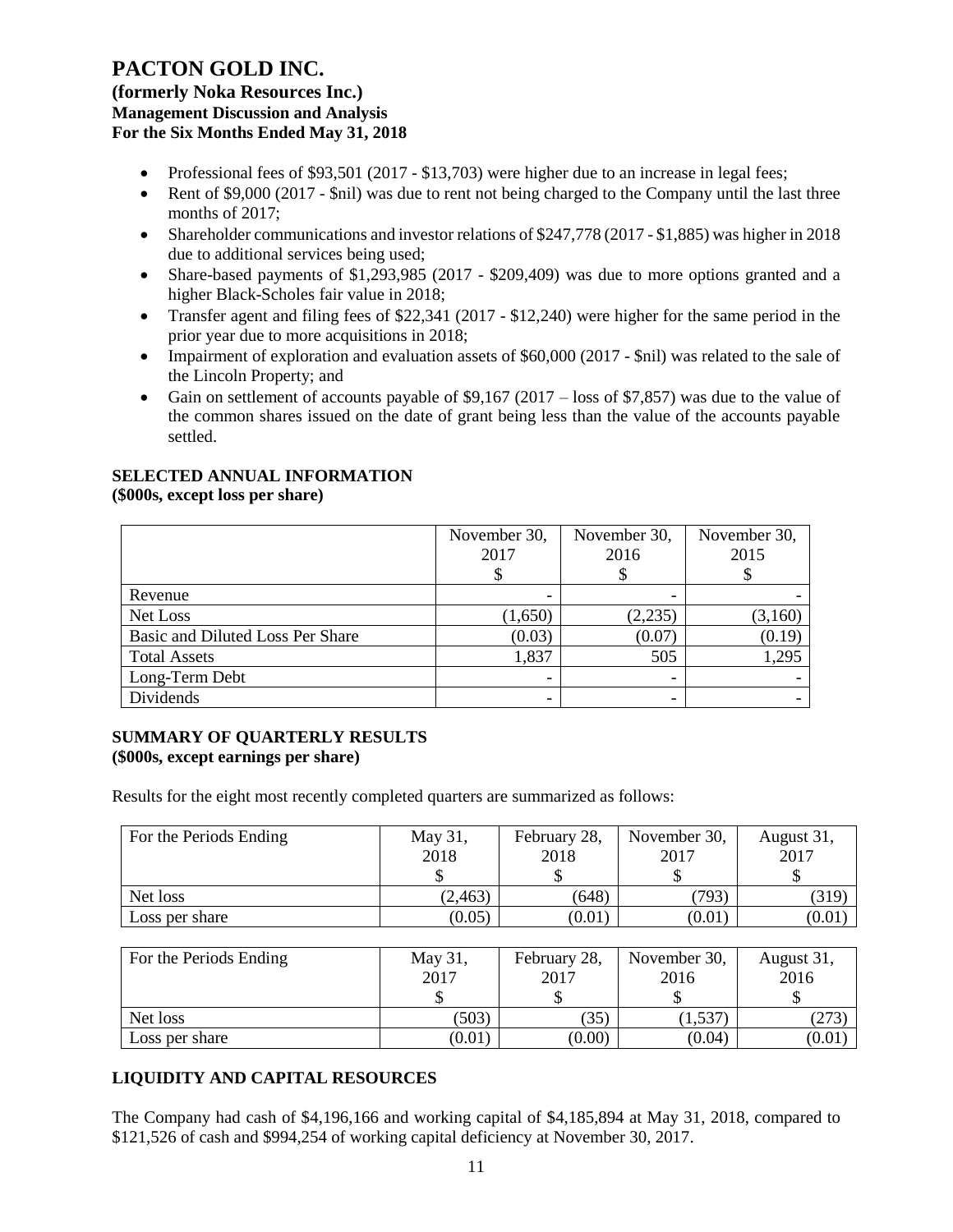# **(formerly Noka Resources Inc.) Management Discussion and Analysis For the Six Months Ended May 31, 2018**

The Company's accounts payable and accrued liabilities at May 31, 2018 were \$282,997 (2017 - \$1,217,268) and loan payable was \$211,971 (2017 - \$nil).

The Company has taken the following measures to address working capital concerns during the 2018 fiscal period (as of the date of this MD&A):

- On March 21, 2018, the Company settled accounts payable of \$550,000 by issuing 1,833,333 common shares of the Company;
- The Company received \$355,900 on the exercise of 2,969,000 stock options; and
- The Company received \$1,251,899 on the exercise of 5,321,160 warrants and agent warrants.

The Company will need to obtain additional financing in 2018 for working capital purposes and to continue exploration on its exploration and evaluation assets.

### **EVENTS SUBSEQUENT TO MAY 31, 2018**

a) On June 20, 2018, the Company entered into a binding LOI whereby the Company can earn a 100% interest in the Bellary Dome exploration license 47/2555 from Marindi Metals Inc.

Under the terms of the LOI, which will be formalized by a definitive agreement among the parties, the Company must pay \$2,000,000 and issue 10,098,000 common shares of the Company on closing of the transaction. The Company must also pay \$1,000,000, or issue common shares of the Company with that value, on each of the dates that are 12 months and 18 months following completion of the transaction.

An advisory fee with respect to the transaction in the amount of 750,000 common shares of the Company will be paid.

- b) Subsequent to May 31, 2018, the Company received \$136,500 on the exercise of 650,000 stock options.
- c) On July 19, 2018, the Company granted 2,175,000 stock options to consultants with an exercise price of \$0.55 and a term to expiry of 3 years.
- d) On July 25, 2018, the Company granted 450,000 stock options to officers and directors with an exercise price of \$0.57 and a term to expiry of 3 years.

### **TRANSACTIONS WITH RELATED PARTIES**

These amounts of key management compensation are included in the amounts shown on the condensed consolidated interim statements of comprehensive loss and were incurred in the normal course of operations:

|                                                                    | <b>Six Months Ended</b><br>May 31, 2018 |         | <b>Six Months Ended</b><br>May 31, 2017 |        |
|--------------------------------------------------------------------|-----------------------------------------|---------|-----------------------------------------|--------|
| Short-term compensation (professional fees and<br>consulting fees) |                                         | 188,000 |                                         | 20,250 |
| Share-based compensation                                           |                                         | 464,441 |                                         |        |
|                                                                    |                                         | 652.441 |                                         | 20,250 |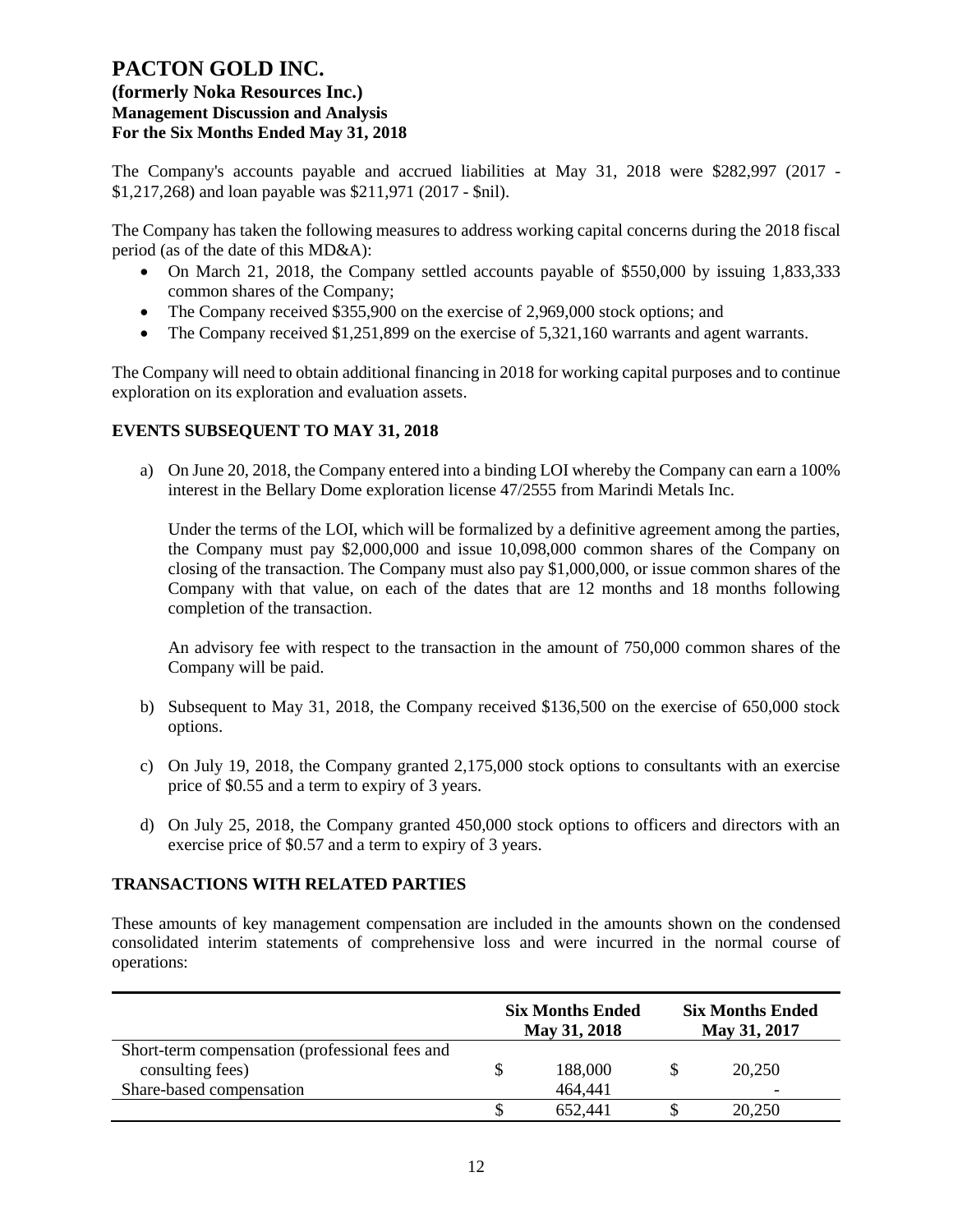Short-term compensation was paid or accrued as follows:

- \$45,000 (2017 \$22,500 in management fees) in consulting to a private company controlled by a director and former CEO;
- \$100,500 (2017 \$nil) in management fees to a private company controlled by the interim CEO;
- \$42,500 (2017 \$22,500) in professional fees to a private company in which the CFO is a director; and
- \$nil (2017 \$24,750 recovery in management fees) from a former President & CEO and a private company controlled by a former President & CEO;

Transactions with related parties are included in the amounts shown on the condensed consolidated interim statements of comprehensive loss:

|                                              | <b>Six Months Ended</b><br>May 31, 2018 | <b>Six Months Ended</b><br>May 31, 2017 |
|----------------------------------------------|-----------------------------------------|-----------------------------------------|
| Related company with a common officer (rent) | 18.000                                  | $\overline{\phantom{0}}$                |

As at May 31, 2018, the Company has outstanding amounts payable to current and former officers and directors of the Company of \$62,250 (November 30, 2017 - \$61,375) for outstanding fees and expenses. The amounts payable are non-interest-bearing, uncollateralized and repayable on demand.

As at May 31, 2018, the Company had payables of \$nil (November 30, 2017 - \$9,585) related to shared administrative expenses with a company related by a common officer.

# **COMMITMENTS**

The Company is obligated to make certain payments and issue shares in connection with the acquisition of its exploration and evaluation assets.

### **OFF-BALANCE SHEET ARRANGEMENTS**

The Company has not entered into any off-balance sheet arrangements.

### **FINANCIAL INSTRUMENTS**

Financial instruments are agreements between two parties that result in promises to pay or receive cash or equity instruments. The Company classifies its financial instruments as follows: cash is classified as financial assets at fair value through profit or loss; receivables, as loans and receivables; and accounts payable and accrued liabilities, as other financial liabilities, which are measured at amortized cost. The carrying values of these instruments approximate their fair values due to their short term to maturity.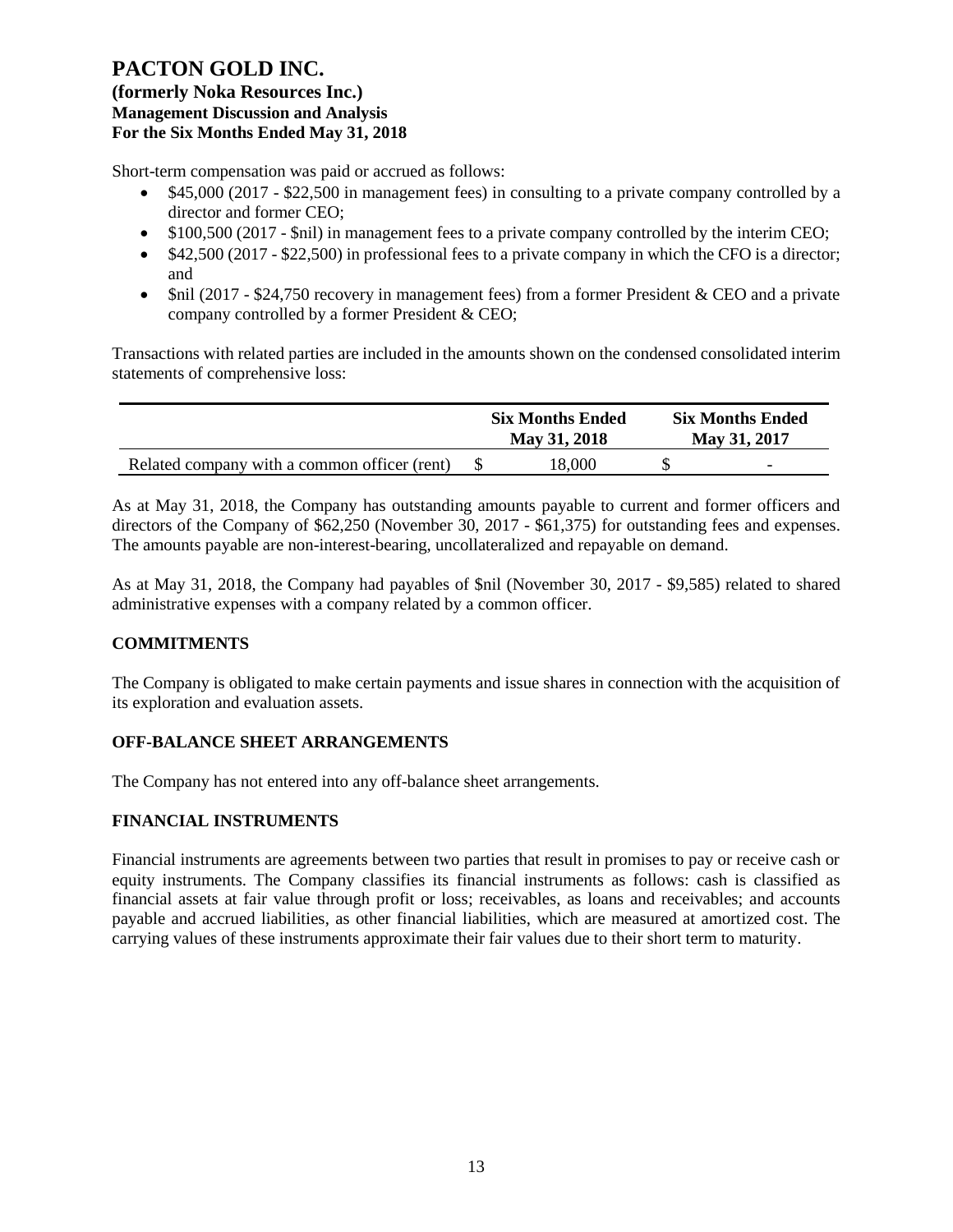The following table sets forth the Company's financial assets measured at fair value by levels within the fair value hierarchy:

| May 31, 2018             | <b>Level 1</b> | <b>Level 2</b>           | Level 3 | <b>Total</b> |
|--------------------------|----------------|--------------------------|---------|--------------|
| Cash                     | \$4,196,166    | $\overline{\phantom{a}}$ |         | \$4,196,166  |
| <b>November 30, 2017</b> | <b>Level 1</b> | <b>Level 2</b>           | Level 3 | <b>Total</b> |
|                          |                |                          |         |              |
| Cash                     | 121,526        | $\overline{\phantom{a}}$ |         | 121,526      |

The Company has exposure to the following risks from its use of financial instruments:

- Credit risk;
- Liquidity risk; and
- Market risk.

### Credit risk

Credit risk is the risk that one party to a financial instrument will cause a financial loss for the other party by failing to discharge an obligation. The Company manages credit risk, in respect of cash, by placing it at major Canadian financial institutions. The Company has minimal credit risk.

### Liquidity risk

Liquidity risk is the risk that the Company will not be able to meet its financial obligations as they fall due. The Company's approach to managing liquidity is to ensure, as far as possible, that it will always have sufficient liquid funds to meet its liabilities when due, under both normal and stressed conditions, without incurring unacceptable losses or risking damage to the Company's reputation. The contractual financial liabilities of the Company as of May 31, 2018 equal \$494,968 (November 30, 2017 - \$1,217,268). All of the liabilities presented as accounts payable and accrued liabilities are due within 30 days of May 31, 2018.

### Market risk

Market risk is the risk that changes in market prices, such as foreign exchange rates and interest rates, will affect the Company's income or the value of its holdings of financial instruments. The objective of market risk management is to manage and control market risk exposure within acceptable parameters, while optimizing the return on capital.

- *i) Currency risk* The Company has no funds held in a foreign currency, and as a result, is not exposed to significant currency risk on its financial instruments at period-end.
- *ii) Interest rate risk –* Interest rate risk is the risk that future cash flows will fluctuate as a result of changes in market interest rates. Interest earned on cash is at nominal interest rates, and therefore, the Company does not consider interest rate risk to be significant. The Company has no interest-bearing financial liabilities.
- *iii) Other price risk –* Other price risk is the risk that the fair value or future cash flows of a financial instrument will fluctuate due to changes in market prices, other than those arising from interest rate risk. The Company is not exposed to significant other price risk.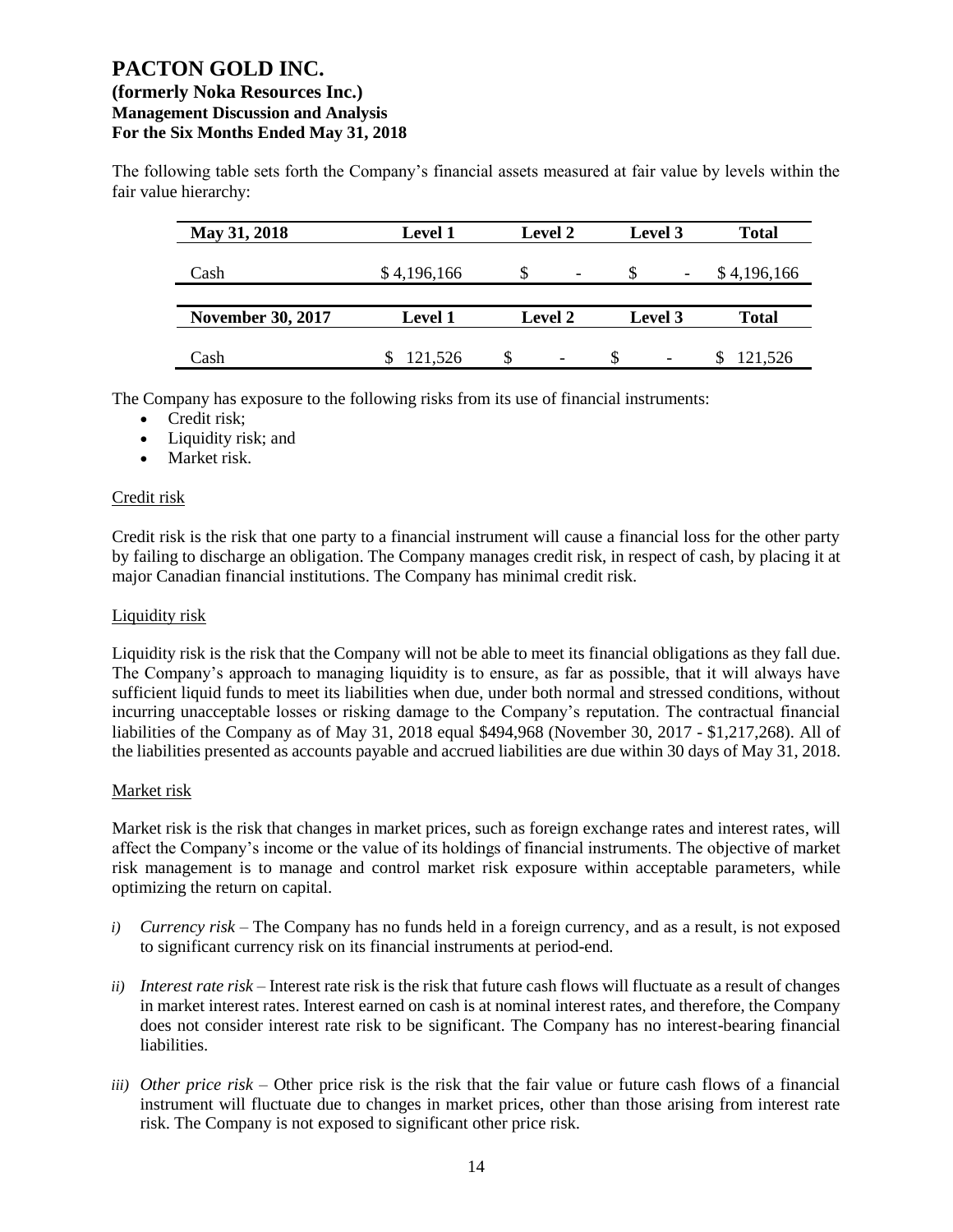### Capital management

The Company considers its capital to be comprised of shareholders' equity.

The Company manages the capital structure and makes adjustments to it in light of changes in economic conditions and the risk characteristics of the underlying assets. To maintain or adjust the capital structure, the Company may attempt to issue new shares. Although the Company has been successful at raising funds in the past through the issuance of capital stock, it is uncertain whether it will continue this method of financing due to the current difficult market conditions.

In order to facilitate the management of its capital requirements, the Company prepares expenditure budgets that are updated as necessary depending on various factors, including successful capital deployment and general industry conditions.

Management reviews the capital structure on a regular basis to ensure that the above objectives are met. There have been no changes to the Company's approach to capital management during the six months ended May 31, 2018. The Company is not subject to externally imposed capital requirements.

### **RISKS**

The Company, and the securities of the Company, should be considered a highly speculative investment. The following risk factors should be given special consideration when evaluating an investment in any of the Company's securities.

There are a number of outstanding securities and agreements pursuant to which common shares of the Company may be issued in the future. This will result in further dilution to the Company's shareholders.

The Company has a very limited history of operations, is in the early stage of development and has received no revenues other than insignificant interest revenues following its transition to a mineral exploration and development company. As such, the Company is subject to many risks common to such enterprises. There can be no assurance that the Company will be able to obtain adequate financing in the future or, if available, that the terms of such financing will be favourable. The Company does not anticipate paying any dividends in the near future.

Although the Company has taken steps to verify the title to mineral properties in which it has acquired an interest, no assurance whatsoever can be given that the Company's interests may not be challenged by third parties. If challenged, and if the challenge is sustained, it will have an adverse effect on the business of the Company. Title to mineral properties may be subject to unregistered prior agreements or transfers and may also be affected by undetected defects or the rights of indigenous peoples.

Environmental legislation is becoming increasingly stringent and costs and expenses of regulatory compliance are increasing. The impact of new and future environmental legislation on the Company's operations may cause additional expenses and restrictions. If the restrictions adversely affect the scope of exploration and development on the mineral properties, the potential for production on the properties may be diminished or negated.

The exploration of mineral properties involves significant risks, which even experience, knowledge and careful evaluation may not be able to avoid. The price of metals has fluctuated widely, particularly in recent years, as it is affected by numerous factors that are beyond the Company's control, including international economic and political trends, expectations of inflation or deflation, currency exchange fluctuations,